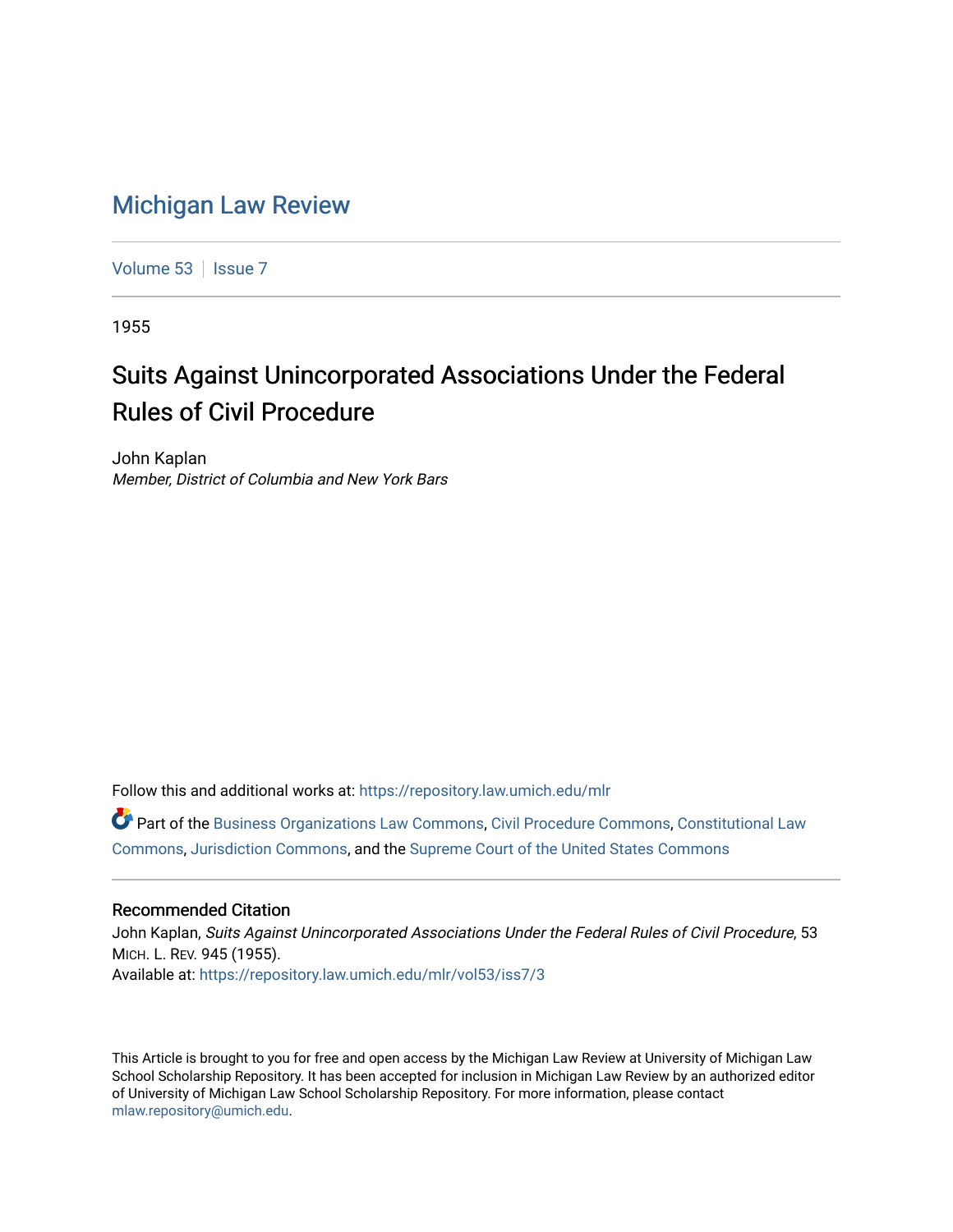# SUITS AGAINST UNINCORPORATED ASSOCIATIONS UNDER THE FEDERAL RULES OF CIVIL PROCEDURE

# *John Kaplan\**

CONCEPTS, Benjamin Cardozo has said, "are useful, indeed indis-<br>pensable, if kept within their place. We will press them quite a distance. . . . A time comes, however, when the concepts carry us too far, or farther than we are ready to go with them, and behold, some other concept, with capacity to serve our needs is waiting at the gate. 'It is a peculiar virtue of our system of law that the process of inclusion and exclusion, so often employed in developing a rule, is not allowed to end with its enunciation, and that an expression in an opinion yields later to the impact of facts unforeseen.' "1

If Justice Cardozo was here setting forth more than a description of how the "philosophical" or "logical" method<sup>2</sup> ideally should reach its conclusions, he was guilty of overoptimism. That the law has not yet escaped the "tyranny of concepts" is nowhere more clear than in its treatment of the unincorporated association. On the one hand the unincorporated association can be conceived of as an entity, a legal unit as distinct from the members who make it up as a corporation is from its stockholders. On the other hand the association can be regarded as a mere aggregate, a group of individuals similar to a family or a crowd and having no independent legal existence. For years the entity and the aggregate concepts struggled for supremacy while many questions of policy depended upon the outcome. Judges too often neglected to weigh the practical consequences of a decision, and instead deduced the outcome from their resolution of the philosophic controversy.<sup>8</sup>

Despite this, a long process of judicial evolution had determined for the most part where each concept applied and had given us a relatively definite, though arbitrary and inconsistent treatment of the unincorporated association. In recent years, however, the class action concept, brought into prominence by rule 23(a) of the Federal Rules of Civil Procedure<sup>4</sup> and applied mechanically, without analysis or com-

<sup>,.</sup> Member, District of Columbia and New York Bars.-Ed.

<sup>&</sup>lt;sup>1</sup> CARDOZO, THE PARADOXES OF LEGAL SCIENCE 62, 63 (1928), quoting Brandeis, J., dissenting in Jaybird Mining Co. v. Weir, 271 U.S. 609 at 619, 46 S.Ct. 592 (1926).

<sup>2</sup> CARDOZO, NATURE OF THE JUDICIAL PROCESS 43 (1921).

<sup>8</sup>Hanley v. American Ry. Express Co., 244 Mass. 248, 138 N.E. 323 (1923). The court there held that an automobile registered in the name of a labor union became an "outlaw on the highways" when there was a change in the membership of the union on the theory that the ownership of the car had changed thus voiding its registration.

 $4$  CHAFEE, SOME PROBLEMS OF EQUITY 199 (1950).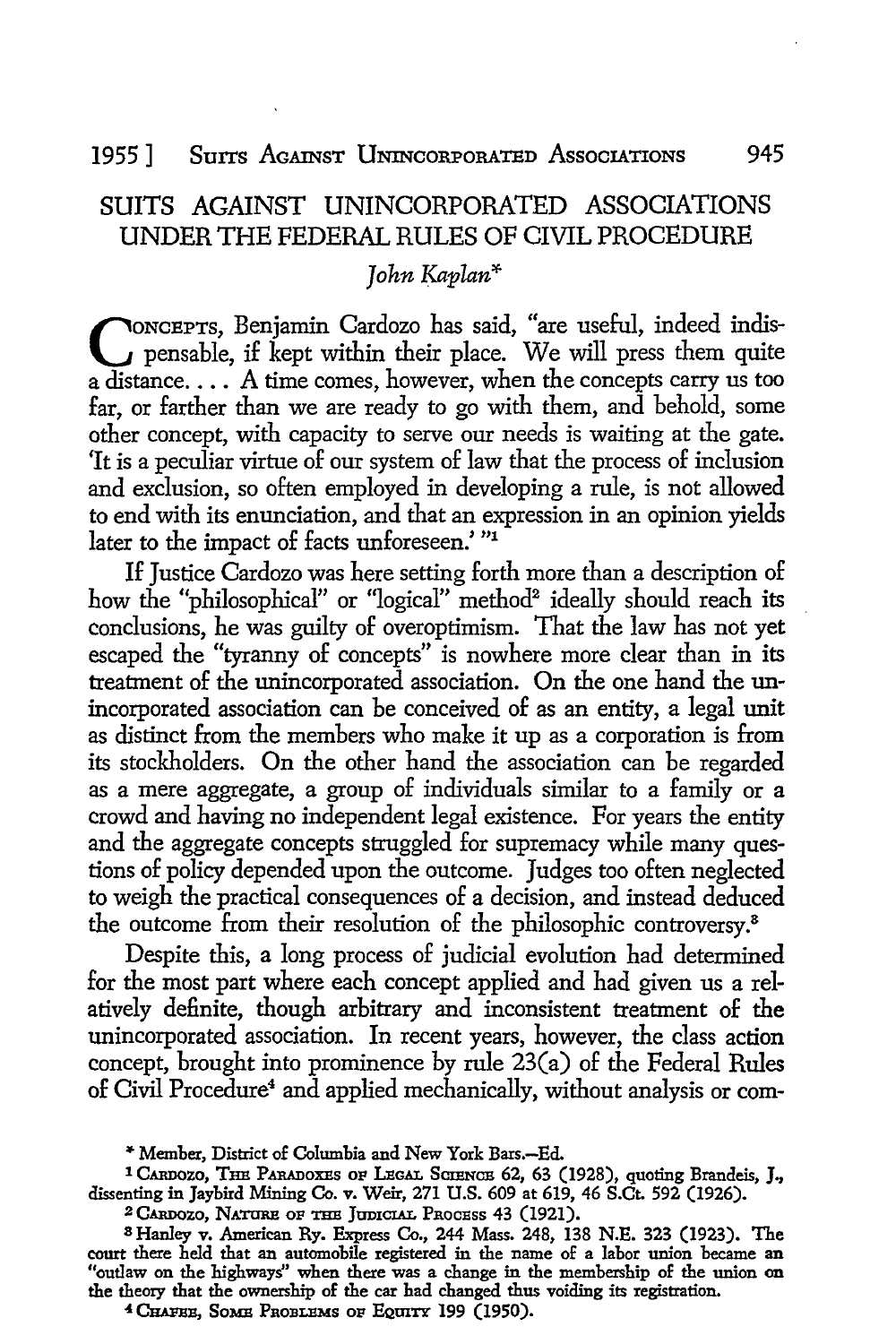parison with prior decisions, appears to be remaking completely the federal procedural law respecting the unincorporated association. After surveying the law existing prior to the current use of the class action. this article will attempt briefly to point out the changes wrought by the application of that concept.

#### BEFORE THE FEDERAL RuLES OF CIVII. PROCEDURE

#### *Suability in the Association Name*

Many commentators have advocated allowing the unincorporated • association to be sued in its common name as an entity despite the common law rule that the suit is merely one against all the members who must be joined.<sup>5</sup> Since the association can now own property, use a common name and seal, achieve an unlimited life and a limited liability, and act through a fixed management just like a corporate entity, the commentators argue that the association should be treated like a corporation in the courts. However, even though adherence to the aggregate theory effectively shields many large associations from suit,<sup>6</sup> the great majority of state courts<sup>7</sup> confronted with the problem have held that the common law aggregate concept must prevail unless changed by statute. The ground for most of these decisions was that an unincorporated association is not a "jural person"8 though this cliche appears only to restate its conclusion. Another justification, which appeals to more sophisticated writers, $9$  is that the privilege of suing and being sued in a common name is one granted by the sovereign only to corporations. Though this makes some sense as applied to suits by the association, it appears somewhat Pickwickian to speak of the "privilege" of being sued by a procedure which expedites the imposition of liability.

<sup>5</sup>Comment, 37 Ju.. L. REv. 70 at 79 (1942); Dodd, ''Dogma and Practice in the Law of Associations," 42 HARV. L. REV. 977 (1929); Sturges, "Unincorporated Associations as Parties to Actions," 33 YALE L.J. 383 (1924); note, 30 N.C.L. REv. 465 (1952).

<sup>6</sup>United Mine Workers v. Coronado Coal Co., 259 U.S. 344 at 389, 42 S.Ct. 570 (1922): "To remand persons injured to a suit against each of the 400,000 members [of the United Mine Workers] to recover damages . . . would be to leave them remediless."

7 St. Paul Typothetae v. St. Paul Bookbinders' Union No. 37, 94 Minn. 351, 102 **N.W.** 725 (1905); Karges Furniture Co. v. Amalgamated Woodworkers Local Union No. 131, 165 Ind. 421, 75 N.E. 877 (1905); District No. 21 United Mine Workers oE America v. Bourland, 169 Ark. 796, 277 S.W. 546 (1925); Walker v. Grand Intl. Brotherhood oE Locomotive Engineers, 186 Ga. 811, 199 S.E. 146 (1938).

s Pickett v. Walsh, 192 Mass. 572, 589, 78 N.E. 753 (1906): ''There is no such entity known to law as an unincorporated association and consequently it cannot be made a party defendant."

<sup>9</sup>Sturges, "Unincorporated Associations as Parties to Actions," 33 YALE L.J. 383 at 398 (1924).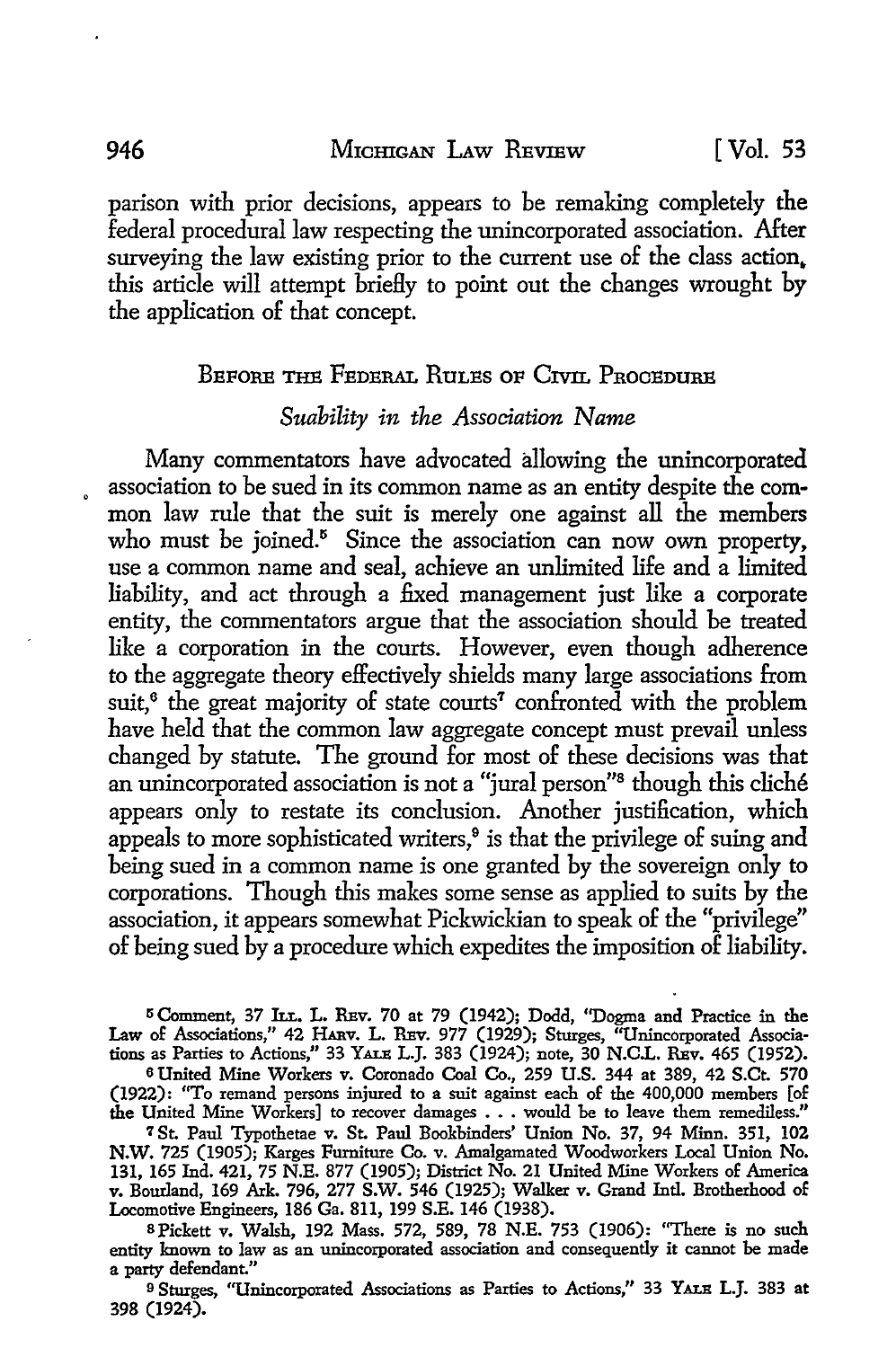#### 1955] Surrs AcAINsT UNINCORPORATED AssocIATIONS 947

The Supreme Court seems to have adopted the minority rule, for in *United Mine Workers v. Coronado Coal* Co.10 it held that in an action to enforce liability under the Sherman Act, a union could be sued in its common name. Professor Edward Warren devoted an entire chapter in his treatise<sup>11</sup> to an attempt to limit the *Coronado* case to a mere construction of the Sherman Act, arguing that the case did not hold on common law principles that the unincorporated association could always be sued as an entity in the federal courts.12 Professor E. Merrick Dodd,13 on the other hand, saw the decision as finally recognizing that an unincorporated association acted as an entity and therefore should be treated as one in the federal courts regardless of the common law conception. Rule 17(b) Federal Rules of Civil Procedure<sup>14</sup> which provides that an unincorporated association may be sued in its common name for the enforcement of federal substantive rights, has been called a victory for Professor Warren's approach.<sup>15</sup> Actually, it appears that while neither side completely impressed its views on the advisory committee, Professor Dodd's viewpoint is the one preferred in the rule. Although the rule purports to restate the *Coronado* result, the inclusion of all federal rights goes much farther than that decision as Professor Warren was willing to read it. And one possible reason for rejecting Professor Dodd's view that the association should also be suable as an entity in diversity actions regardless of state law was that such a rule might be regarded as too great an interference with the right of a state to establish unincorporated associations.<sup>16</sup>

Even where federal rights alone are concerned, the adoption of the entity theory raises difficult though non-constitutional problems. Since before the federal rules the inconvenience of joining all the members of a large unincorporated association would render it virtually immune

**10 259 U.S. 344, 42 S.Ct. 570 (1922).** 

11 **WARREN, CoRPoRATE AnvANTAGBs WITHoaT INcoRPORATION** 648-669 (1929).

<sup>12</sup> United States & Cuban Allied Works Engineering Corp. v. Lloyds, (D.C. **N.Y.**  1923) 291 F. 889 at 892; Ex parte Edelstein, (2d Cir. 1929) 30 F. (2d) 636 at 638.

<sup>13</sup> Dodd, "Dogma and Practice in the Law of Associations," 42 HARV. L. REV. 977 (1929).

14"... capacity to sue or be sued shall be determined by the law of the state in which the district court is held, except (1) that a partnership or other unincorporated association, which has no such capacity by the law of such state, may sue or be sued in its common name for the purpose of enforcing for or against it a substantive right existing under the Constitution or laws of the United States. . . ."

15 Witner, "Trade Union Liability: The Problem of the Unincorporated Corporation," 51 YALE L.J. 40 at 42 (1941): "The controversy within the Harvard faculty between Professor Warren . . . and Professor Dodd . . . has for the most part been won by the narrow-construction proponent."

16Erie R. Co. v. Tompkins, 304 U.S. 64, 58 S.Ct. 817 (1938), decided after the rules had been drafted but before they become effective, would have cast some doubt on the validity of such a rule.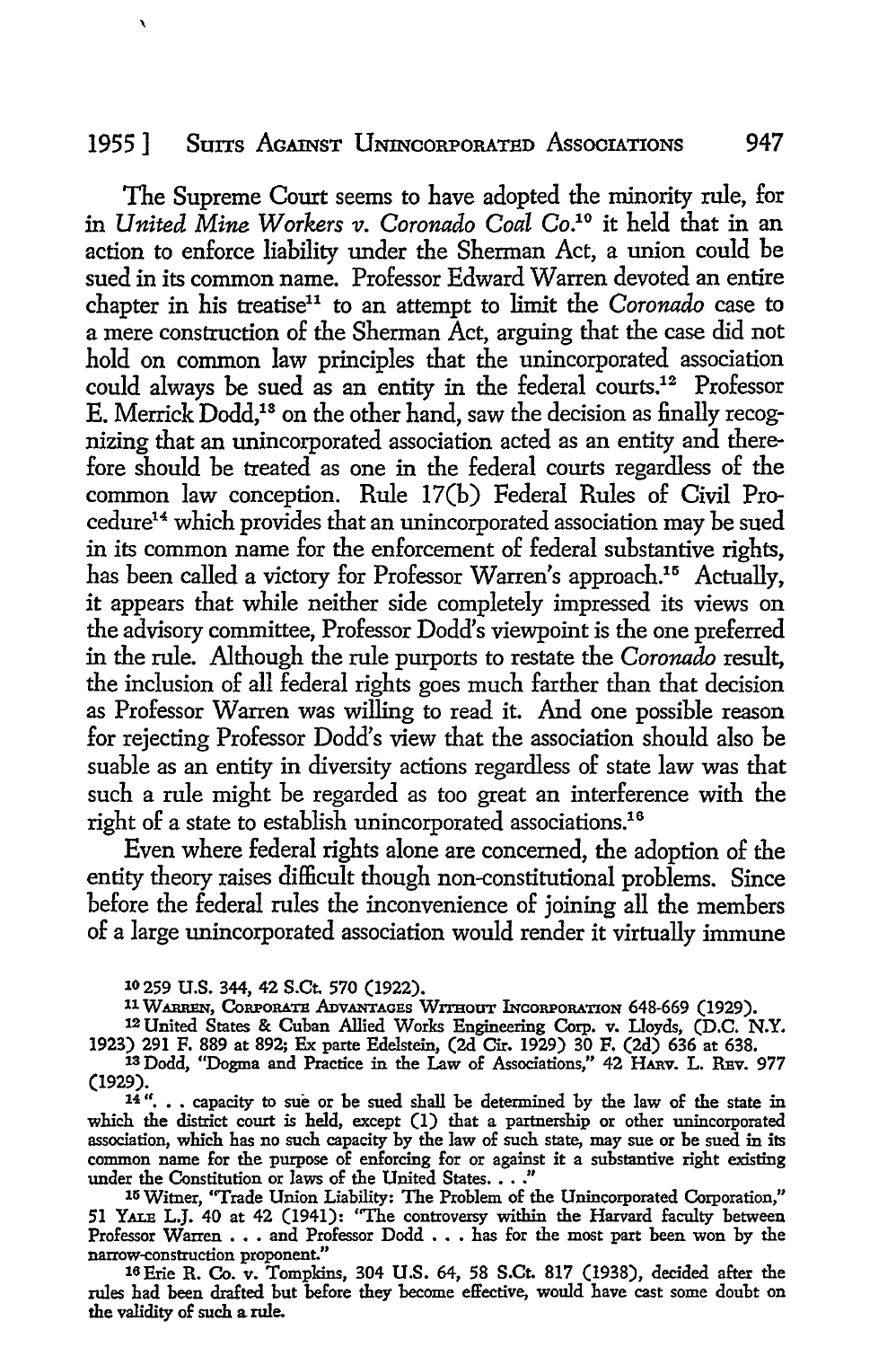from suit, rule 17(b) may violate the enabling act's prohibition against altering the substantive rights of any litigant.<sup>17</sup> Furthermore, serious conceptual difficulties arise in fitting the rule into a federal system where federal law builds upon the foundations of legal relationships created by the states. For instance, in a state following the aggregate theory, the law does not recognize the existence of the association as such; what we would call the association is merely a group of individuals with certain rights and duties among themselves. By state law its contracts are those of all its members as individuals and its torts are joint torts. But when a federal right is called into question, the association as such springs into existence and the federal law will then grant a judgment against the entity which by state law is incapable of owning property. The execution against the "association's" assets will then be satisfied from property owned by trustees for the members.<sup>18</sup>

It must be admitted, however, that these anomalies are not peculiar to the federal system. Very much the same process must occur where a state, though following the aggregate theory, holds that failure to object to the non-joinder of all the members waives the defect and permits suit against the association as an entity.<sup>19</sup>

# *Jurisdiction Over the Association*

Even the question of jurisdiction over the person of the association is usually held to turn on whether the entity or the aggregate theory is adopted. Under the aggregate theory, jurisdiction over the association merely means personal jurisdiction over all its members at one time. The entity theory, strictly speaking, does not require the presence of any member within the jurisdiction to provide a basis for service of process upon the association since all that is required is the doing of business within the jurisdiction.<sup>20</sup> In cases where the entity concept always applies, such as federal question cases, section  $4(d)(3)$  of the Federal Rules of Civil Procedure provides that service must be made on an officer, a managing or general agent, or any other agent authorized to receive service of process for the association.

17 "The Supreme Court of the United States shall have the power to prescribe, by general rules, for the district courts of the United States ••• the practice and procedure in civil actions at law. Said rules shall neither abridge, enlarge, nor modify the substantive rights of any litigant." 48 Stat. L. 1064 (1934), 28 U.S.C. (1940) §723b (now in §2072).

<sup>18</sup> Cf. WARREN, CORPORATE ADVANTAGES WITHOUT INCORPORATION 256, 587, 667 (1929).

19 United Mine Workers v. Cromer, 159 Ky. 605, 167 S.W. 891 (1914); Barnes v. Chicago Typographical Union No. 16, 232 Ill. 402, 83 N.E. 932 (1908). But see Proprietors of the Mexican Mill v. Yellow Jacket Silver Mining Co., 4 Nev. 40 (1868). 20 Cf. Intl. Shoe Co. v. Washington, 326 U.S. 310 at 318, 66 S.Ct. 154 (1945).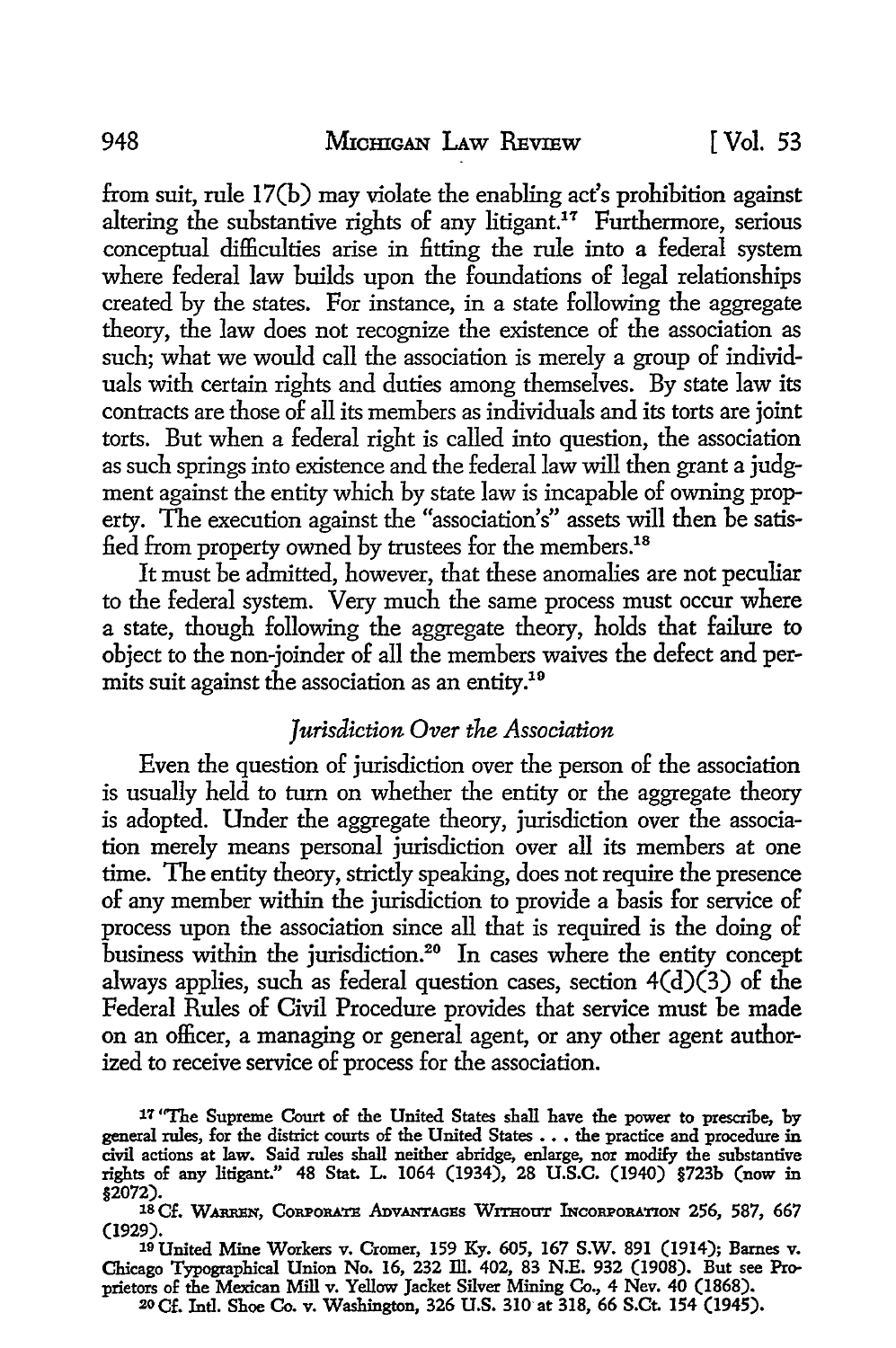#### 1955] Surrs AcAINST UNINCORPORATED AssocIATIONS 949

There is some authority that the person served must merely bear such a relation to the association that it is reasonable to expect that he will notify it of the action.<sup>21</sup> It is generally held, however, that service on an official of a local union will not subject the parent body to the jurisdiction of the court.<sup>22</sup> In one case this result was reached through a curious reverse twist on the *Coronado* case.<sup>23</sup> The court reasoned that since *Coronado* stood for the proposition that an international labor union is an entity, separate and distinct from both its members and its locals, service upon either members or locals can not bring the international body into court. If the court had analyzed the relationship between the individual locals and the parent body instead of focusing its attention on whether the entity or aggregate concept should apply, it might have come to a different conclusion. Regardless of which concept applies, the association may act through the locals which compose it and these activities may often constitute the only business done in the state. Since this doing of business by the local may constitute the basis for the assertion of jurisdiction over the association it seems unreasonable to hold that service upon the local will not bring the association into court. While this rule will not work too great a hardship on one suing the association where he can serve the agent of the international who enters the state to inspect the local's records, it is highly artificial to require such service when the international may be held liable for a tort committed long before the agent had arrived. Nevertheless, most courts hold that process must be served on the association itself.

# *Venue in Non-Diversity Cases*

At least in actions based on federal rights, where rule 17(b) allows jurisdiction in personam to be based on the entity concept, that concept also appears to control as to venue. Numerous lower federal courts have rejected arguments attempting to fix the inhabitancy of the association for venue purposes as the inhabitancy of any of its members or as the inhabitancy of all of its members.<sup>24</sup> For example, in the leading case of *Sperry Products, Inc. v. Association of American* 

<sup>23</sup>Dean v. Intl. Longshoremen's Assn., (D.C. La. 1936) 17 F. Supp. 748.

<sup>21</sup> Operative Plasterers' and Cement Finishers' Intl. Assn. v. Case, (D.C. Cir. 1937) 93 F. (2d) 56 at 65 (secretacy-treasurer of union local).

<sup>2</sup>2 Singleton v. Order of Railway Conductors of America, (D.C. ill. 1935) 9 F. Supp. 417; Christian v. Intl. Assn. of Machinists, (D.C. Ky. 1925) 7 F. (2d) 481, both cited in advisory committee's notes to rule  $4(c)(3)$ , 2 Moore, FEDERAL PRACTICE, 2d ed., § 4.01, p. 906 (1948).

<sup>2</sup>t Darby v. Philadelphia Transp. Co., (D.C. Pa. 1947) 73 F. Supp. 522; McNutt v. Gas, Coke, and Chemical Workers, (D.C. Ark. 1952) 108 F. Supp. 871.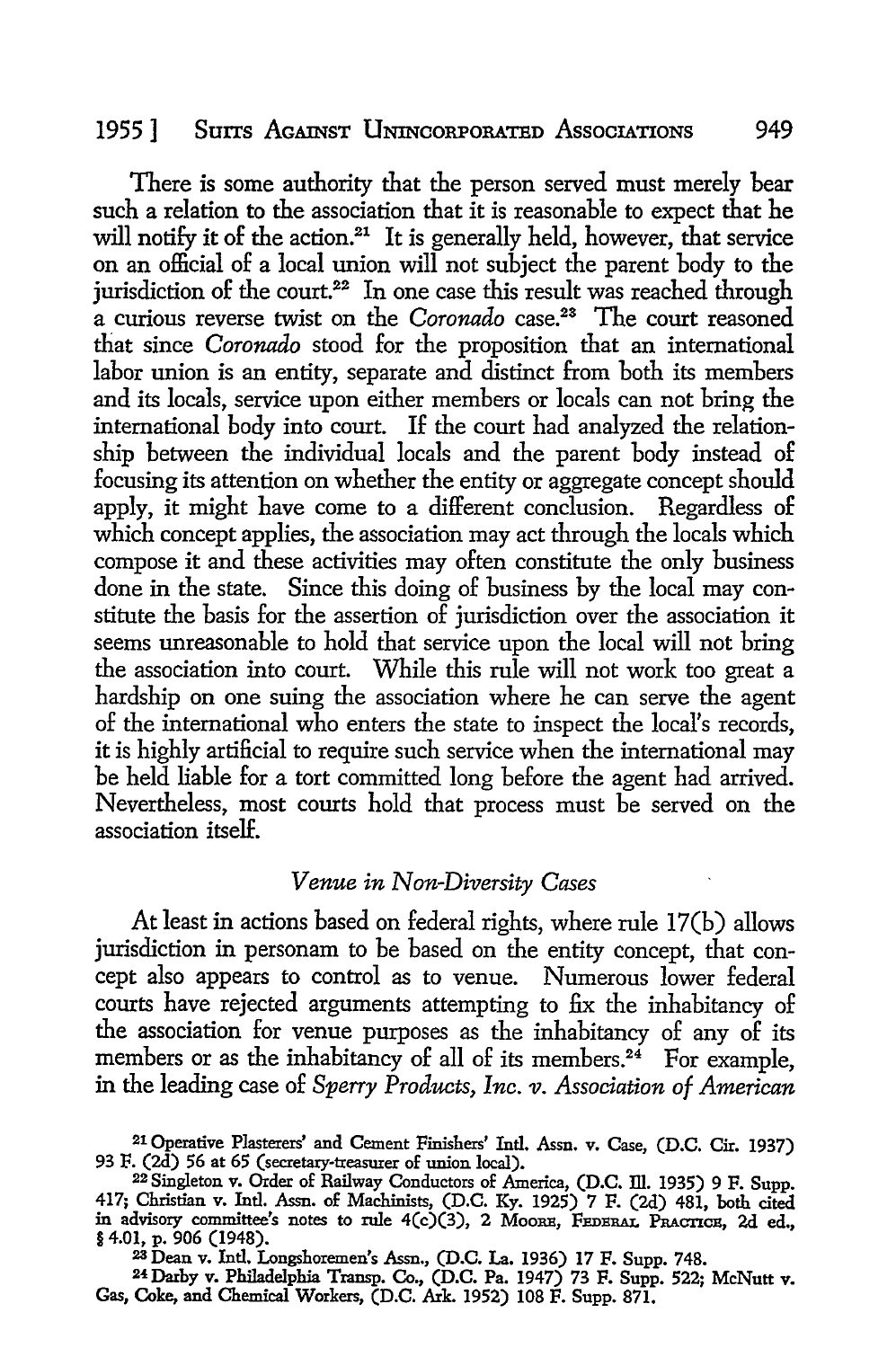*Railroads,25* the Second Circuit unanimously reversed a district court's ruling in a patent infringement suit that inhabitancy of the association meant the residence of all its members. The applicable venue statute<sup>26</sup> required the action to be brought in the district of which the defendant is an inhabitant or in any district where it has committed acts of infringement and has a regular and established place of business. Judge Learned Hand held that the *Coronado* case and rule 17(b) laid down the proposition that for the purposes of this type of suit the unincorporated association is to be regarded as a jural entity distinct from its members. He then concluded, on the analogy to a corporation, that the association was found wherever any substantial part of its activities were carried on. On the other hand, he reasoned that to equate this to a finding of inhabitancy would violate, the spirit of the venue statute which distinguished between inhabitancy and having a regular and established place of business. Therefore, since the inhabitancy of the association involves something more than merely a regular place of business, it should be held to mean the principal place of business. Numerous decisions subsequent to *Sperry* have extended its holding to other venue statutes<sup>27</sup> so that now it is pretty much black letter law that the inhabitancy of an unincorporated association is its principal place of business.

#### *Diversity Jurisdiction*

In a diversity case the requirements of rule 17(b) prevent a federal court from allowing suit in the association name unless the state law so provides. Even where the state law adopts the entity concept for all purposes, however, the federal courts cannot adopt it to determine whether diversity does in fact exist.<sup>28</sup> It is well settled that the citizenship of an unincorporated association for diversity purposes is the citizenship of all its members.<sup>29</sup> Thus diversity suits against unincorporated associations are subject to the great limitations of the rule of *Strawbridge v. Curtiss,80* requiring complete diversity between all plaintiffs

2is (2d Cir. 1942) 132 F. (2d) 408.

29 Lafayette Ins. Co. v. French, 18 How. (59 U.S.) 404 at 405 (1855); Levering & Garrigues Co. v. Morrin, (2d Cir. 1932) 61 F. (2d) ll5.

so 3 Cranch (7 U.S.) 267 (1806).

<sup>&</sup>lt;sup>26</sup> 36 Stat. L. 1100 (1911), 28 U.S.C. (1940) §109 (now in §1400).<br><sup>27</sup> Griffin v. Illinois Cent. R.R., (D.C. Ill. 1949) 88 F. Supp. 552 (Civil Rights Act); McNutt v. United Gas, Coke, and Chemical Workers, (D.C. Ark. 1952) 108 F. Supp. 871 (general venue).

<sup>28</sup> Cf. Fred Macey Co. v. Macey, (6th Cir. 1905) 1S5 F. 725; Empire Rice Mill Co. v. K. & E. Neumond, (D.C. La. 1912) 199 F. 800. But see Van Sant v. American Express Co., (3d Cir. 1948) 169 F. (2d) 355, criticized in 34 IowA L. REv. 356 (1949).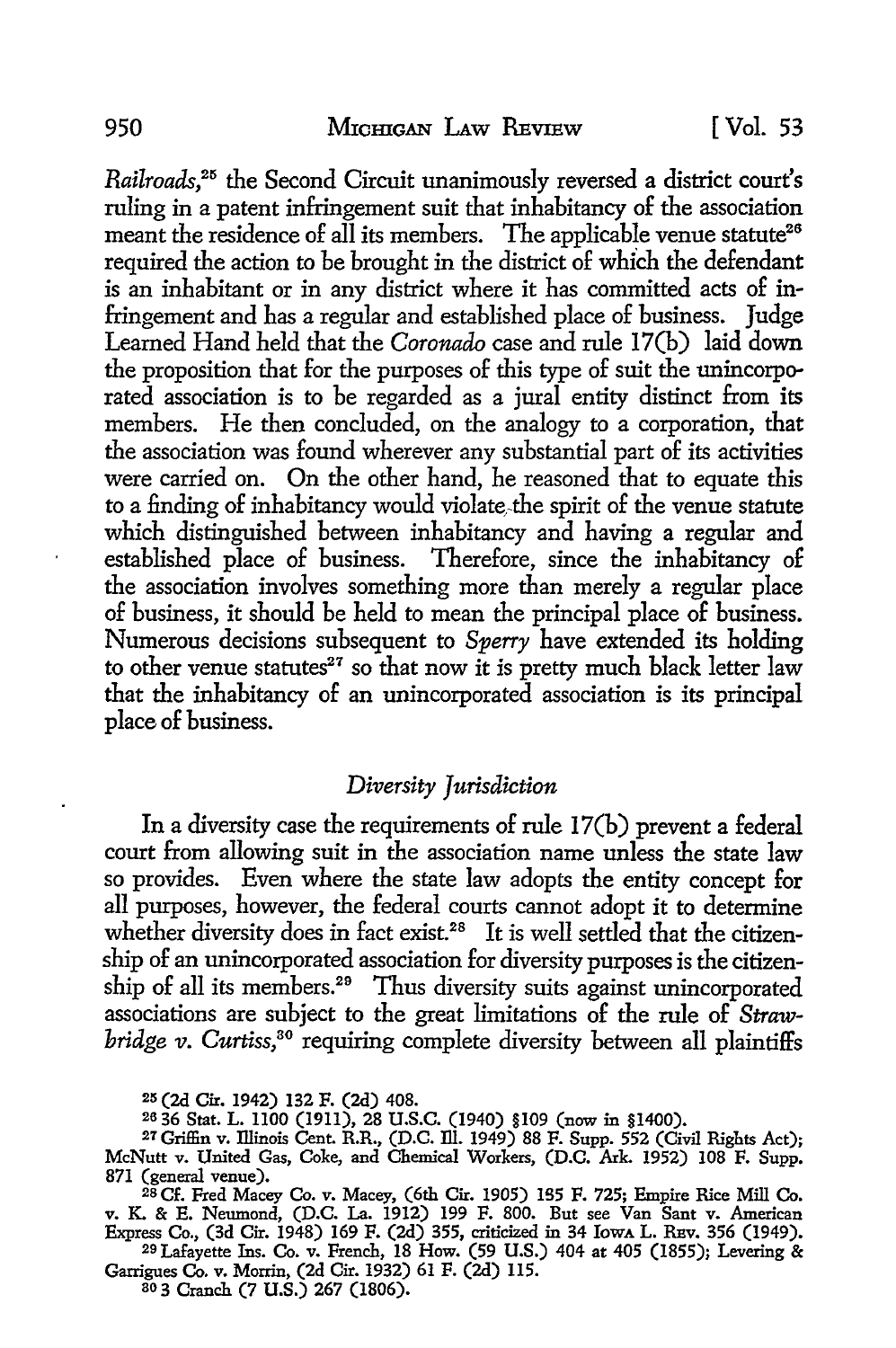## 1955] Surrs AGAINST UNINCORPORATED AssocIATIONS 951

and all defendants. In other words, an individual can not sue in the diversity jurisdiction any association having members who are citizens of his own state, and as a result diversity can never be the basis of federal jurisdiction over a nationwide association such as an international labor union which often will have members from every state.

It is interesting to note that only a little more than one hundred years ago judges were debating whether to allow a corporation the benefit of the diversity jurisdiction. In *Bank of the United States v*. *Deveaux*,<sup>81</sup> John Marshall said, ". . . that mere legal entity, a corporation aggregate, is certainly not a citizen" and held that the citizenship of a corporation for diversity purposes was the citizenship of all its stockholders. Some thirty-five years later, however, in *Louisville Cincinnati* & *Charleston R. Co.* 11. *Letson,82* the Court changed its mind and said, "A corporation . . . seems to us to be a person, though an artificial one, inhabiting and belonging to that state [of incorporation], and therefore entitled, for the purpose of suing and being sued, to be deemed a citizen of that state." Subsequently, the Court reached the same result through the use of a different fiction, holding that the stockholders of a corporation are irrebuttably presumed to be citizens of the state of incorporation.<sup>33</sup>

Some time ago it appeared as if the Supreme Court was beginning to repeat this ratiocination and allow an unincorporated association to be treated as an entity in determining whether diversity existed. In *Puerto Rico v. Russell<sup>84</sup>* the Court held that a *sociedad en comandita* "is so complete in contemplation of the law of Pureto Rico that we see no adequate reason for holding that the *sociedad* has a different status for purposes of federal jurisdiction than a corporation organized under that law." Despite the implication here that if the unincorporated association were an entity by state law it might be regarded as one for diversity purposes, subsequent decisions have not extended the holding and have limited it closely to its particular facts.<sup>35</sup>

#### *Venue in Diversity Actions*

Unfortunately there has been no adequate discussion of the venue problems of the unincorporated association in diversity actions. If the federal courts adopt the aggregate theory for this purpose the venue statutes require that the action be brought in the plaintiff's district or,

- 83 Marshall v. Baltimore and Ohio R. Co., 16 How. (57 U.S.) 314 (1853).
- 84 288 U.S. 476 at 482, 53 S.Ct. 447 (1933).
- 85Gaunt v. Lloyds America of San Antonio, (D.C. Tex. 1935) 11 F. Supp. 787.

<sup>81 5</sup> Cranch (9 U.S.) 61 at 86 (1809).

<sup>822</sup> How. (43 U.S.) 497 at 555 (1844).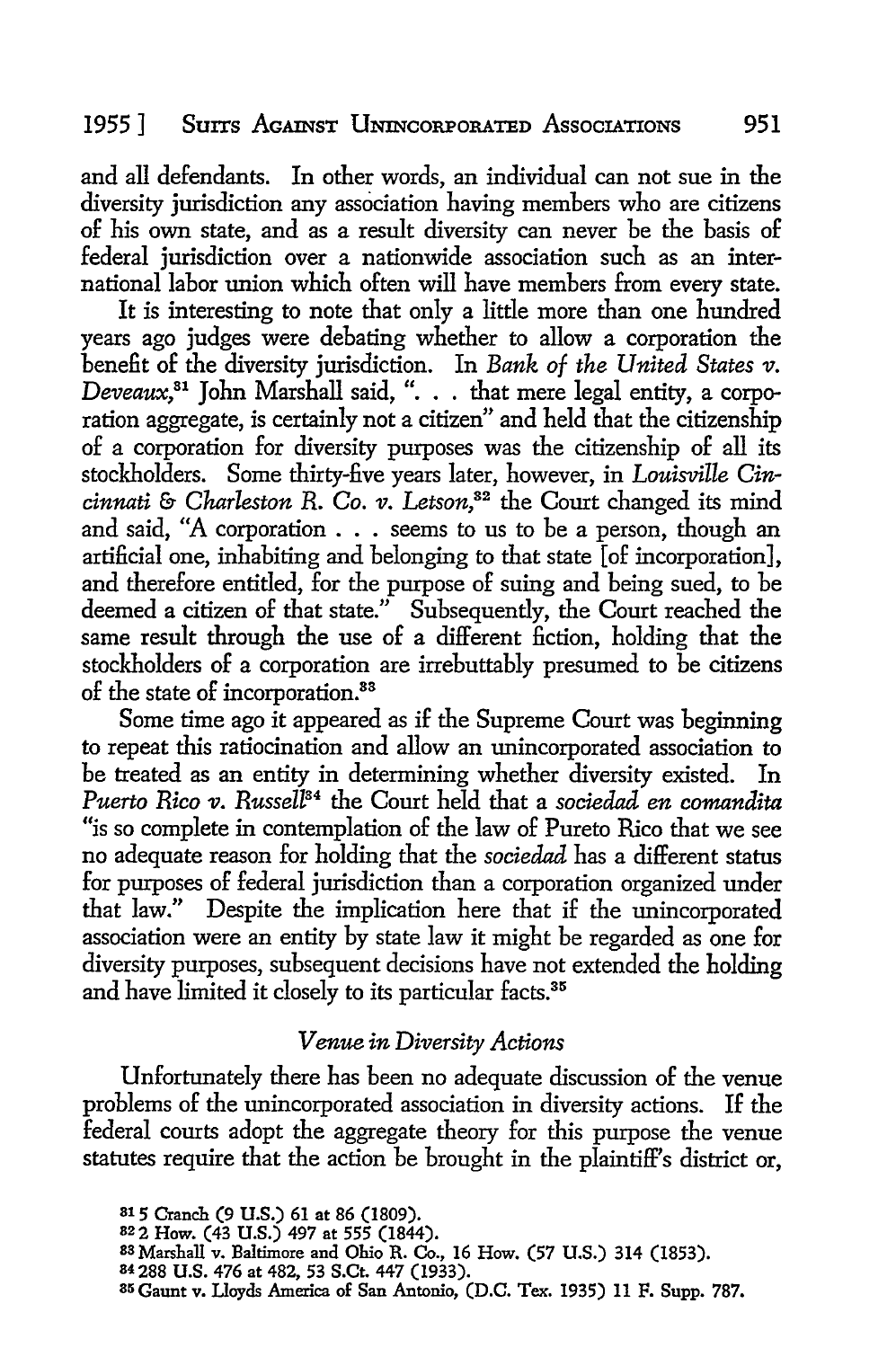in the case of an association whose entire membership is drawn from one state, either in the plaintiff's district or in the district where any member resides.<sup>36</sup> Where the state follows the aggregate concept the federal courts would most probably do the same, thus restricting even further the diversity jurisdiction over unincorporated associations. Where the state follows the entity concept the problem becomes more complex.<sup>37</sup> The analogy to rule  $17(b)$  which adopts the entity concept then in determining capacity to sue and be sued might lead the court to extend the holding of the *Sperry* case to diversity actions and treat the association as having one residence. On the other hand the fact that the aggregate concept must be applied in determining whether diversity does exist might lead a court to apply that concept to venue also. There are two cases directly on this point; one adopts the first view38 citing the *Sperry* case without adverting to the problems created by the fact that unlike *Sperry* it is a diversity action, while the other reaches the second result<sup>39</sup> stressing the fact that although the association can be sued in its name, it is not a true entity by state law.

# THE CLASS ACTION

With this discussion of "classical" law as background we now turn to examine the effects of the recent use of the class action.<sup>40</sup> Originally the class action or representative suit was a device of equity to prevent a failure of justice in a suit involving a large class of individuals who had very similar claims or defenses. If the class was so large that it would be impracticable to serve and bring all its members before the court, equity allowed some who had interests typical of all the members and who could be expected to litigate the common claims or defenses adequately to sue or defend with the result conclusive upon all. It should be noted that this device is useful in two

S6'fhis is the effect of 28 U.S.C. (1952) §1391, which provides that an action based only on diversity is restricted to the "Judicial district where all plaintiffs or all defendants reside," and 28 U.S.C. (1952) § 1392, which provides that where there are multiple defendants,. the action must be brought in the district of residence of any one provided all reside in the same state. See Camp v. Gress, 250 U.S. 308, 39 S.Ct. 478 (1919).

<sup>37</sup> A corporation seeking to do business in a state may be required to waive any objection to improper venue in suits arising out of business done within the state. Neirbo Co. tion to improper venue in suits arising out of business done within the state. Neirbo Co. v. Bethlehem Shipbuilding Corp., 308 U.S. 165, 60 S.Ct. 153 (1939). The Supreme Court has also held that an unincorporated association is entitled to no better treatment under the privileges and immunities clause. See Hemphill v. Orloff, 277 U.S. 537 at 550, 48 S.Ct. 577 (1928). It therefore appears that a state could similarly extract a waiver of venue from an unincorporated association.

as Darby v. Philadelphia Transp. Co., (D.C. Pa. 1947) 73 F. Supp. 522. <sup>39</sup>Koons v. Kaiser, (D.C. N.Y. 1950) 91 F. Supp. 5ll at 516.

40 For a general discussion of the history of the class action see CHAPEE, SoME PROBLEMS OF EQUITY 199 et seq. (1950).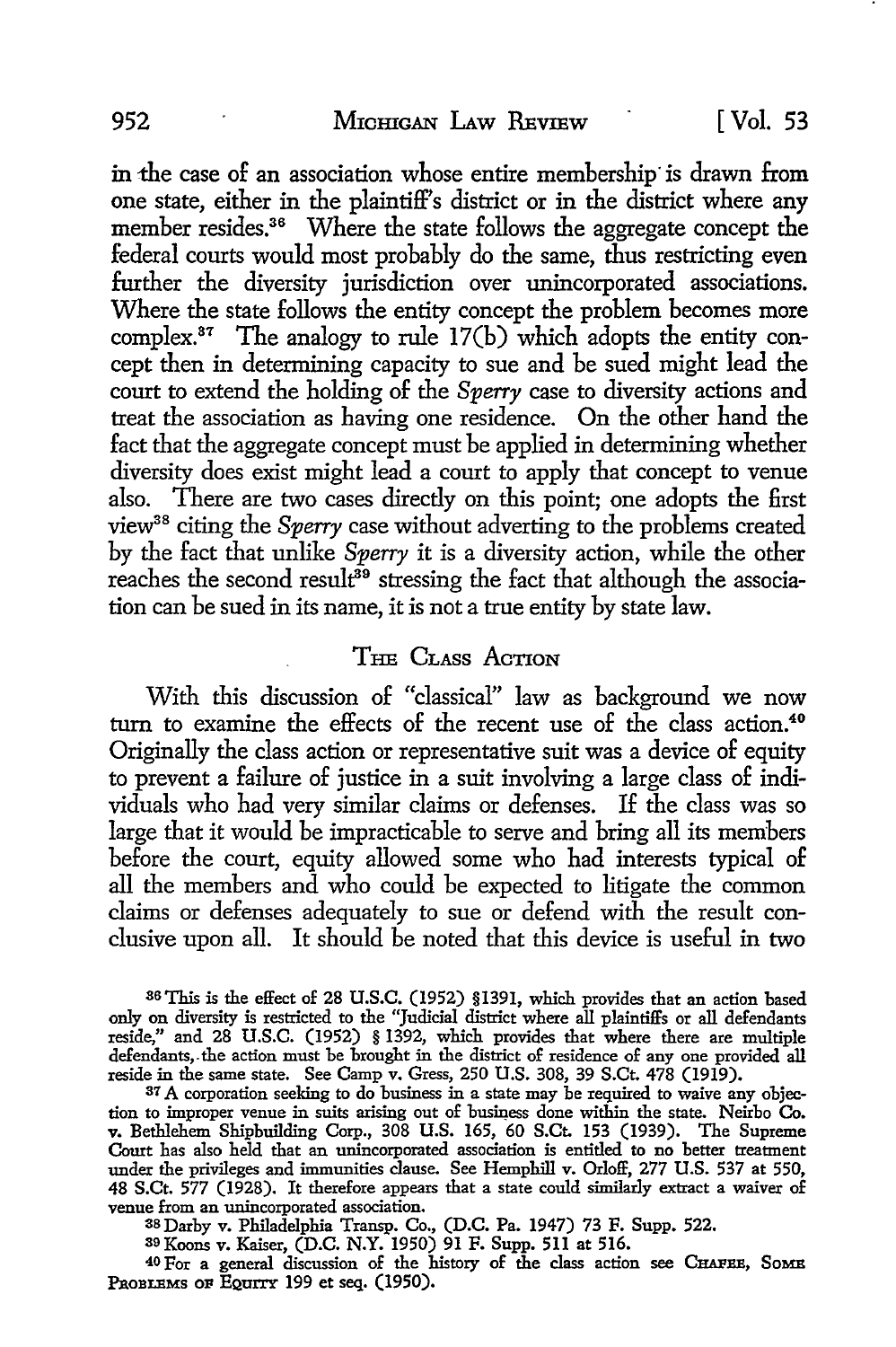distinct situations. First, the class action can (if there is fair representation) avoid the social waste of many trials deciding the same questions, where each of the class members could be sued separately but only at great expense.<sup>41</sup> Second, where the requirements of joinder prevent each member from being sued alone, the class action will provide a means of suing the group. Where the group consists of the members of an unincorporated association under the aggregate theory it is not merely a question of saving great effort for with any reasonably large association the choice is between making the suit possible or impossible. Furthermore, there is no real problem of fairness of representation in this case for the officers of the association will always intervene to defend the suit.<sup>42</sup> The class action, then, is no more than a back door through which to proceed when compulsory joinder bars the front way. It is interesting to note that although the great majority of cases allowing the class action allow it against the unincorporated association, most writers have treated the device merely as a method of making litigation against a group less expensive.<sup>43</sup>

Nevertheless in both of these situations the same concepts are universally held to apply. In all procedural matters both are merely suits against a number of individuals, although there must be an allegation that they are also sued in their representative capacity. The result of this suit against relatively few individuals will bind the entire membership of the class and where the class consists of the members of an unincorporated association, the association itself will be bound just as if all its members had been joined under the aggregate theory or as if it had been sued in its name where the entity theory applied.<sup>44</sup>

41 See Sheffield Waterworks Co. v. Yeomans, L.R. 2 Ch. App. 8 (1866). See note, 67 HAB.v. L. RBv. 1059 (1955), for a penetrating discussion of the factors necessary before a class action should be held to bind those not before the court.

42 For example in Tunstall v. Brotherhood of Locomotive Firemen and Enginemen, (4th Cir. 1945) 148 F. (2d) 403 at 406, the court in holding that the representation was adequate pointed out, "This service, as a matter of fact, did bring the brotherhood in, fighting."

43 Note, 46 CoL. L. RBv. 818 (1946); comment, 63 YALE L.J. 493 at 509 (1954).

44 It should be noted that there may be an important substantive difference in the recovery, depending on whether the association is successfully sued as an entity or as an aggregate. In the former case the recovery will run against the association's funds only, while if all the members are joined, they can be made individually liable for whatever cannot be recovered from the association's treasury. One reason for this denial of individual liability where the association is sued as an entity is that it is extremely unfair and possibly violative of due process to grant a judgment against a member when in fact he may have had no notice of the action and possibly not even been within the jurisdiction of the court In addition it may be felt that if the plaintiff has the advantage of being able to bring suit without joining all the members he should pay for this by being held to the entity concept when recovery is to be had.

Despite the fact that the class action treats the association as an aggregate, the reasons for denying individual liability are just as valid in the classs action situation as where the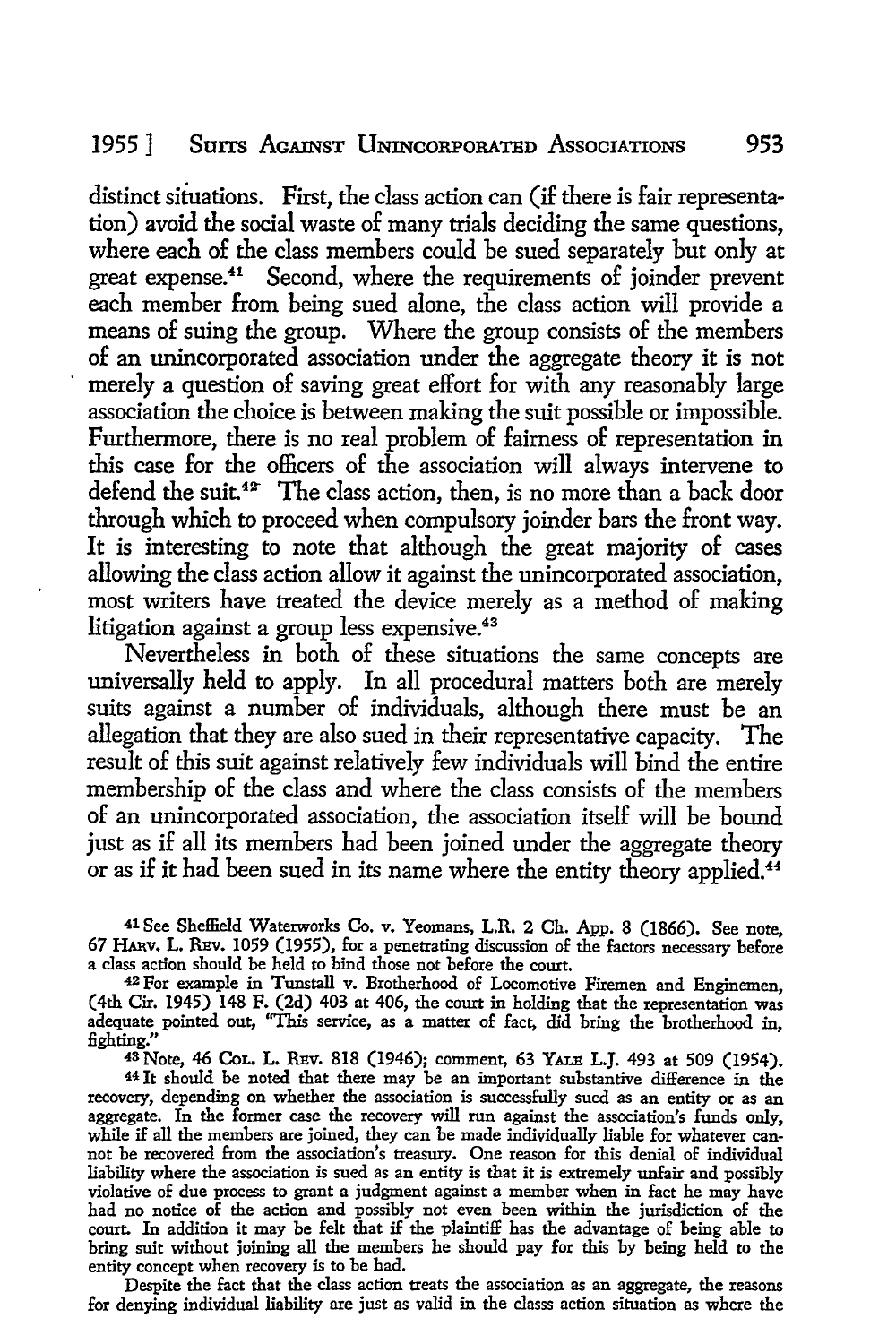. . Although the class action dates back over two hundred years, its recent importance in the federal courts begins with the adoption of rule 23(a), which made it applicable to legal as well as equitable causes of action.<sup>45</sup> This incorporation into the federal rules attracted attention to what had previously been a rather obscure equity rule, and as lawyers began to realize the immense changes the use of the class action was making in the law respecting unincorporated associations, the device became more and more popular.

#### USE OF THE CLASS ACTION RULE IN SUITS AGAINST llNINcORPORATED AssocIATIONS

Federal rule 23(a) provides, "If persons constituting a class are so numerous as to make it impracticable to bring them all before the court, such of them, one or more, as will fairly insure the adequate representation of all may, on behalf of all, sue or be sued, when the character of the right sought to be enforced for or against the class is  $(1)$  joint, or common, or secondary  $\ldots$ .

Although there is a great deal of  $confusion<sup>46</sup>$  over exactly what rights are joint, common, or secondary it is almost universally agreed that a right is one of these if, but for the class action device, all members of the plaintiff class exerting the right would have to be joined.<sup>47</sup> And while the rule does not mention liabilities as well as rights, it is generally assumed that this is a mere error of draftmanship<sup>48</sup> and that, where the members of the class would otherwise have to be joined as defendants, rule 23(a) applies. It would therefore appear that rule 23(a) provides a method of bringing suit against an unincorporated association.

Nevertheless, before turning to a consideration of the uses to which the class action has been put, we must examine certain general arguments which have been advanced against its availability in suing unincorporated associations. The first is that the fundamental incon-

association is sued as an entity. Most courts have agreed and denied individual liability in the class action situation. See Witmer, "Trade Union Liability: The Problem of the Unincorporated Corporation," 51 YALB L.J. 40 (1941).

<sup>45</sup>See Montgomery Ward & Co. v. Langer, (8th Cir. 1948) 168 F. (2d) 182.

46 See Keeffe, Levy, & Donovan, "Lee Defeats Ben Hur," 33 CoRN. L.Q. 327 at 335, n. 22 (1948).

<sup>47</sup> 3 Moore, FEDERAL PRACTICE, 2d ed., 3435 (1948): "The 'true class suit' is one wherein, but for the class action device the joinder of all interested persons would be essential. • • • A good illustration of an action involving a joint right is a suit by or against representatives of an unincorporated association."

48 Cf. Lesar, "Class Suits and the Federal Rules,'' 22 Mnm. L. REv. 34 at 55 (1937); 46 CoL. L. REv. 818 at 827 (1946).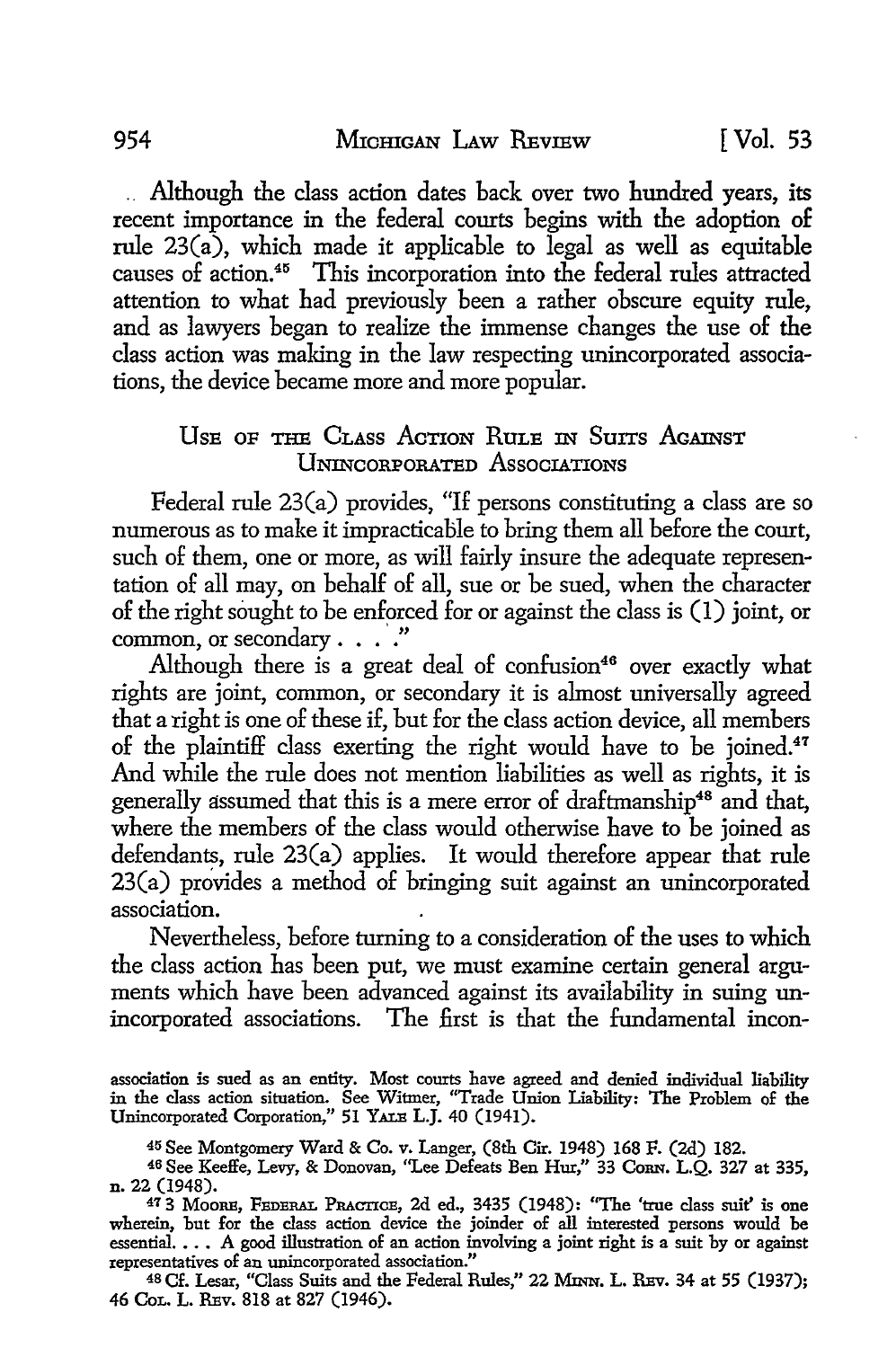#### 1955] Surrs AGAINST llNINcoRPORATED AssocIATIONS 955

sistency between the entity and the aggregate theories prevents the class action which treats the association as an aggregate of individual members from being used in a jurisdiction which adopts the entity theory.49 From this it would follow that the class action could not be used where rule 17(b) of the Federal Rules of Civil Procedure requires the entity theory, i.e., in actions *to* enforce federal rights or in diversity suits brought in states which allow suits against associations as entities. This argument appears unpersuasive, however, for the entity and aggregate theories are not mutually exclusive although they represent different ways of looking at the association. Even states which provide for suits against the entity will also allow suit if all the members are joined.<sup>50</sup> A similar though less conceptual argument is that in providing one way of suing the association, rule  $17(b)$  implies that there should be no other way. This contention was presented in Tunstall v. Brotherhood of Locomotive Firemen and Enginemen<sup>51</sup> but was rejected on the ground that "the manifest purpose of the provision of rule 17(b) relating *to* suits against partnerships and unincorporated associations is to add to, not to detract from, the existing facilities for obtaining jurisdiction over them. The language of rule 17 (b) relating *to* suits against partnerships and unincorporated associations is permissive. So also is the language of rule  $23\vec{a}$ ). Together they provide alternative methods of bringing unincorporated associations into court." It should be added that the notes of the advisory committee make it quite clear that the class action of rule 23(a) was intended to provide a means of suing unincorporated associations.<sup>52</sup>

A third argument, closely related to the other two, was accepted in the *Sperry* case, where Judge Learned Hand wrote, "The rule [23(a)] itself limits such [class] actions to situations in which the parties 'are so numerous as to make it impracticable to bring them all before the court.' Here it is entirely practicable to do so by suing the Association as such."53 While this argument might not be objectionable as an original proposition, it is foreclosed by a long line of decisions allowing class actions under similar statutes even though the association might have been sued as an entity.<sup>54</sup> Furthermore it

<sup>49</sup> Cf. Lloyd v. I.oaring, 6 Ves. Jr. 773, 31 Eng. Rep. 1302 (1802).

<sup>&</sup>lt;sup>50</sup> The statutes providing for suit against the association as an entity are invariably permissive. See WARREN, CORPORATE ADVANTAGES WITHOUT INCORPORATION 547 (1929). 51 (4th Cir. 1945) 148 F. (2d) 403 at 405.

<sup>52 3</sup> MooRE, FEDERAL PRAcncE, 2d ed., §23.01, p. 3405 (1948).

<sup>53 (2</sup>d Cir. 1942) 132 F. (2d) 408 at 412.

<sup>54</sup> WARREN, CORPORATE ADVANTAGES WITHOUT INCORPORATION (1929), lists on p. 543 the states allowing suit against an unincorporated association by a class action, and on p. 547 lists those which allow suit against the association in its name. Colorado, Connecticut, Georgia, Idaho, Indiana and Wyoming appear on both lists.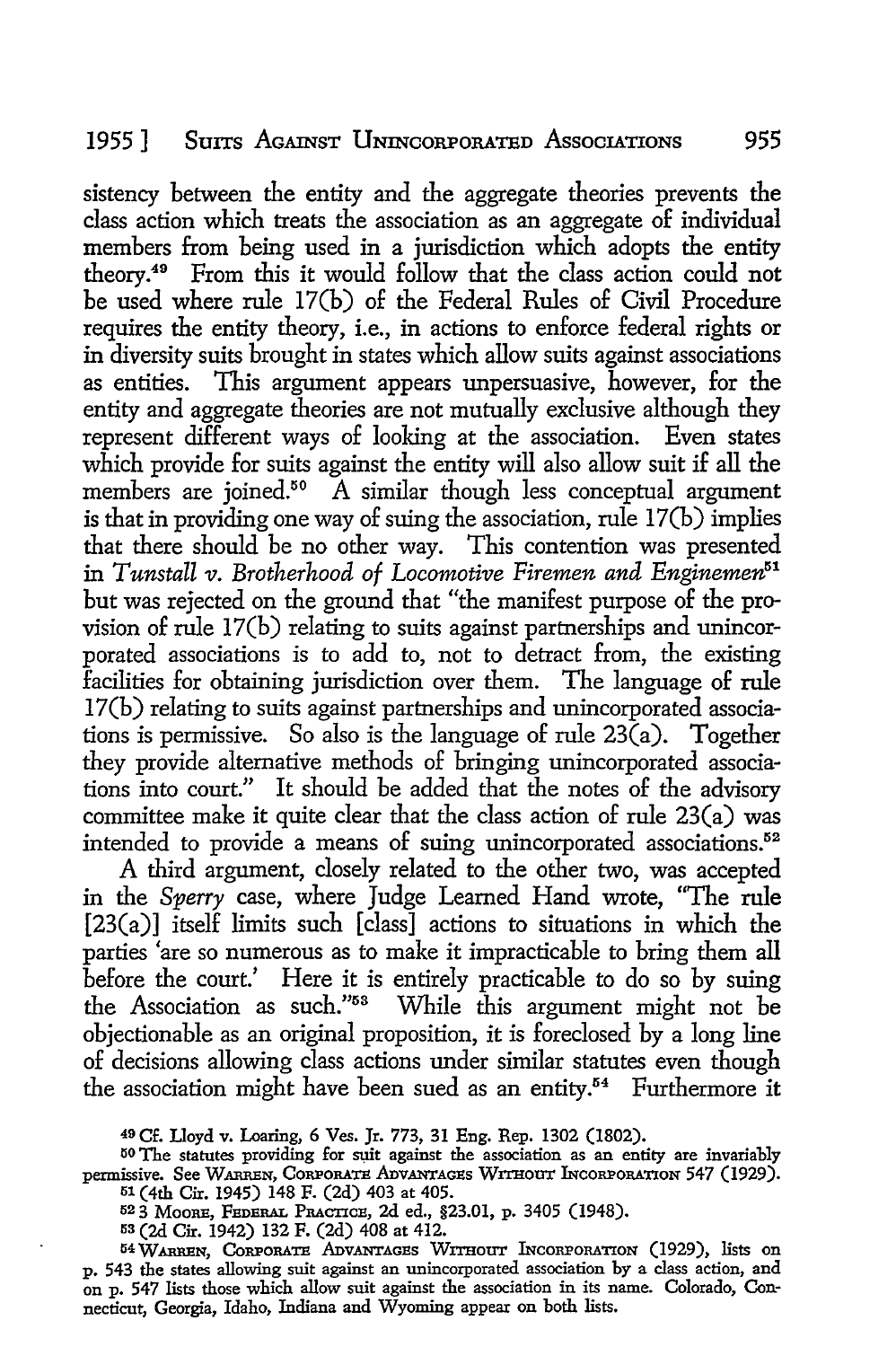is difficult to conceive how all the individual members may be considered to be brought before the court by a suit against the entity.

In any event it is well established that the class action will not be barred by the mere existence of an alternative method of enforcing the same claim.<sup>55</sup> It remains, however, to consider exactly how the class action changes the results reached under the simple applications of the entity or aggregate theories.

#### *Jurisdiction Over the Association*

. The leading case considering the jurisdiction of the court over an unincorporated association in an action brought under rule 23(a) is *Tunstall v. Brotherhood of Locomotive Firemen and Enginemen.56*  In that case a group of Negro firemen brought suit against the Brotherhood alleging discriminatory practices in violation of the Railway Labor Act. The principal place of business of the Brotherhood was in the Northern District of Ohio, and hence if sued as an entity the *Sperry*  case would require it to be sued there. On the other hand, the railroad, an indispensable party, could not be served in that district since it was doing no business there. Therefore the firemen served the railroad at a place of business in the Eastern District of Virginia and, using rule  $2\bar{3}(a)$ , also served two subordinate lodges of the brotherhood and the president of one of them for themselves and as representatives of the union.

Writing for a unanimous court, Judge Parker first decided that the class action was available here for a suit against the unincorporated association. Then, after examining the allegations made by the plaintiff and concluding that the action was indeed a class action, he dealt with the question of whether the service on the representatives was sufficient to bring the association within the jurisdiction of the court. First of all he held that the requirements of service prescribed by rule  $4(d)(3)$ , where the union is to be sued as an entity, did not apply to the class action. Further, he intimated that some lesser degree of service on the union should be required to bring it into court under rule 23(a). Here the two locals were agencies of the Brotherhood and the officer of one of them was also a fair representative of the association. Thus since the court had jurisdiction over both officer and locals, Judge Parker concluded that the class action could proceed.

55 Tisa v. Potofsky, (D.C. N.Y. 1950) 90 F. Supp. 175 at 180, holds that §301(b) of the Labor Management Relations Act does not displace the class action. But cf. Schatte v. Intl. Alliance of Theatrical Stage Employees, (D.C. Cal. 1949) 84 F. Supp. 569. 116 (4th Cir. 1945) 148 F. (2d) 403.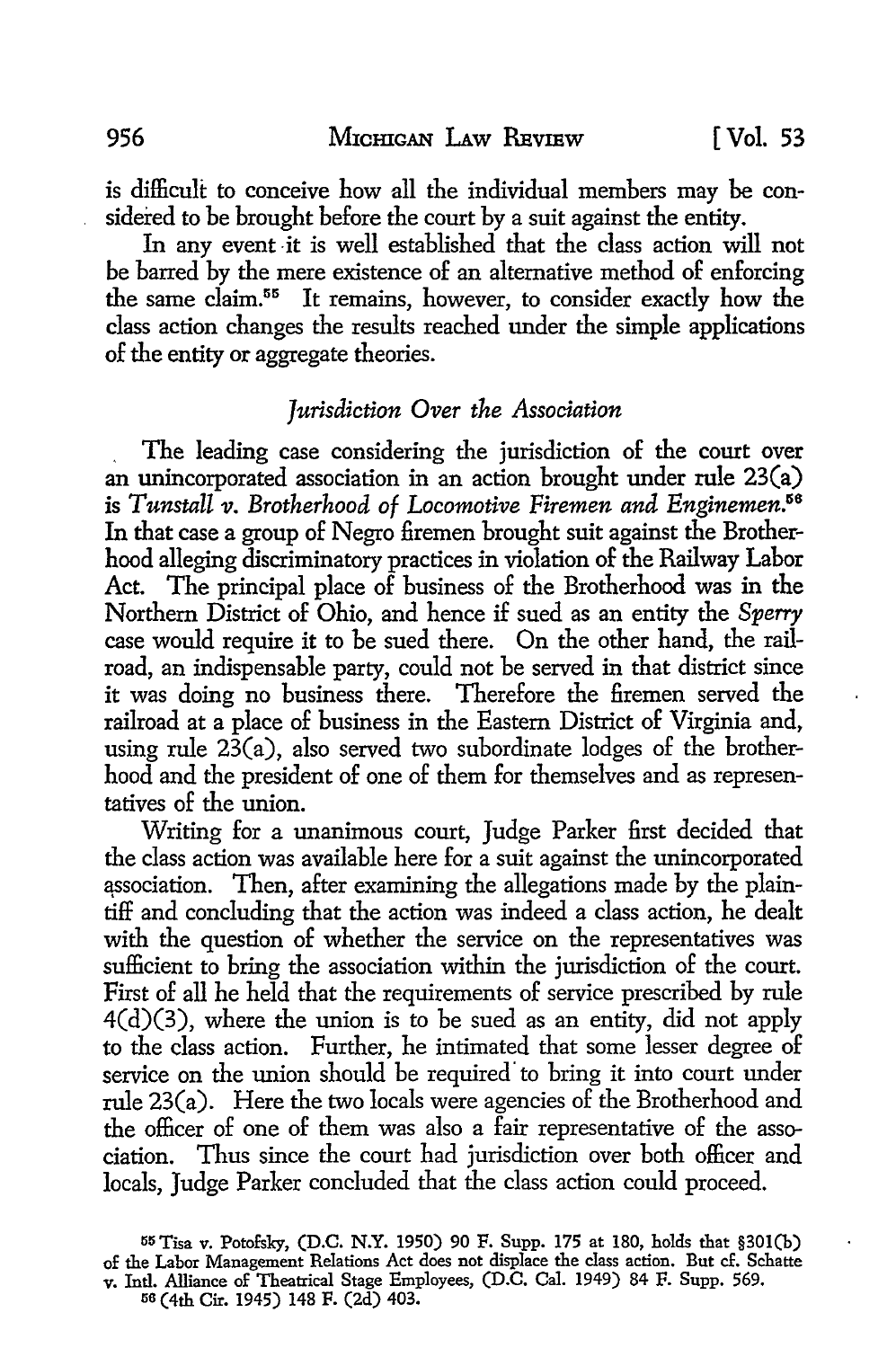# 1955] Surrs AGAINST UNINCORPORATED AssocIATIONS 957

Note carefully the full implication of the *Tunstall* decision with respect to acquiring jurisdiction over the association. The aggregate theory which requires no association activity but merely the presence of all members is combined with the class action concept which requires only the presence of one or more "representatives," thus making the association far more vulnerable to suit than any corporation. A state can not acquire jurisdiction over a corporation merely by serving the vacationing president, but the class action gives it jurisdiction over the association whose "representative" is caught.

The *Tunstall* decision was somewhat qualified by the case of *Brotherhood of Locomotive Firemen and Enginemen v. Graham,5*<sup>7</sup> where in a similar action by Negro firemen the District of Columbia Circuit refused to allow the class action on the grounds that the representatives of the union were not truly representative. The court based its reasoning on the theory that since the action was for a declaratory judgment and an injunction against discrimination, the locals and officers served who had no part in the discrimination could not be truly representative of those who were actually practicing the discrimination. The court did not mention the fact that the plaintiffs also sought damages with respect to which the defendants presumably would be representative since they could litigate the case to defend their share in the association's funds. Moreover, any distinction between suits for declaratory judgments or injunctions and suits for damages can be attacked on both the practical and conceptual levels. First of all, if jurisdiction over the representatives is allowed they will not merely be litigating the case as individuals since the association itself will come in to protect its interests. Secondly, every right of the association is its property owned jointly by all its members and therefore a member would appear to have an interest sufficient to satisfy the requirements for being a representative even if he is not a direct beneficiary of the right. Indeed, most courts have been satisfied, without any further showing, that the officers of local lodges of a union will adequately represent the national association<sup>58</sup> even though in a non class action they could not receive process for it.

#### *Venue*

The concept that the class action is still only a suit against individual representatives and not against the association would indicate that

57 (D.C. Cir. 1948) 175 F. (2d) 802, revd. on other grounds 338 **U.S.** 232, 70 **S.Ct.**  14 (1949).

5s See Biller v. Egan, 290 ill. App. 219 at 229, 8 N.E. (2d) 205 (1937).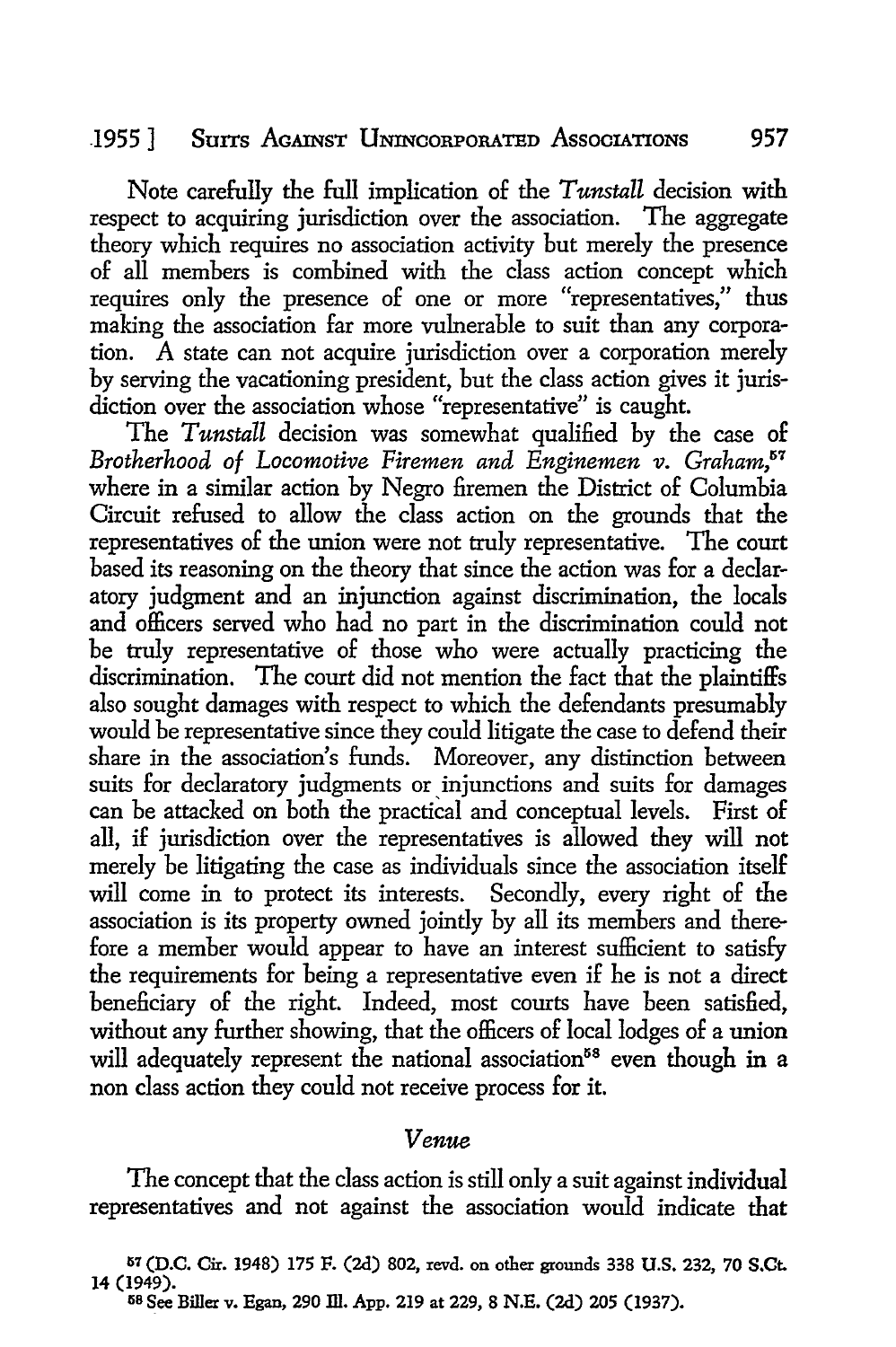only venue with respect to the representatives would be considered. At least where federal rights are at issue the courts have assumed that such is the case without weighing the advantages and disadvantages of this result,59 thus for all practical purposes overruling the principal place of business rule of the *Sperry* case. In the *Tunstall* case, for example, there apparently was no real contest over venue once the question of jurisdiction had been decided. Similarly, in the *Graham*  case the court decided that the venue was wrongly chosen because the defendants were not truly representative assuming that had they actually been representative the venue would have been correct. It is easy to see that this line of reasoning disregards completely the rationale underlying the requirements of venue and goes from the one extreme of making it too difficult to sue an unincorporated association to the other of making it too easy. For once a member or officer of the association can be found residing in a district, that district can be made the basis for venue even though it bears no relationship to the business of the association.<sup>60</sup>

# *The Class Action Rule in Diversity Suits*

The concept of the class action as merely a suit against individuals who happen to be representatives is also extended into the question of diversity jurisdiction and it is there that the situation becomes most confused. It has been pointed out that even though a state adopts the entity theory, the citizenship of all the association's members must be considered in order to determine whether diversity exists. In the class action, however, it is well settled $61$  that only the citizenship of the representatives need be considered, since the suit is technically only against them and not against the association. Furthermore the representatives may be selected with an eye to achieving diversity,<sup>62</sup> thus in effect bringing the large unincorporated association back into the diversity jurisdiction.<sup>63</sup>

61 Smith v. Swormstedt, 16 How. (57 U.S.) 288 (1854).

6S One case flatly holds that rule 82, providing that the federal rules are not to expand or contract the jurisdiction of the federal courts, prevents the use of rule 23(a)

<sup>59</sup> See Salvant v. Louisville & Nashville R., (D.C. Ky. 1949) 83 F. Supp. 391.

<sup>60</sup>Jt is possible that the association may move under 28 U.S.C. (1952) §14O4(a) for a transfer to a more convenient forum. It might have some difficulty since §14O4(a) on its face applies only to parties and witnesses. If the association succeeded in having the forum changed it would be held to have waived all objections to the new venue. See Paramount Pictures, Inc. v. Rodney, (3d Cir. 1951) 186 F. (2d) 111.

<sup>62</sup> But see McGovney, "A Supreme Court Fiction," 56 HARV. L. REV. 1090 at 1112 (1943): ''The ingenuity of lawyers in class suits in selecting the members of the class to be put forward as the parties of record should be condemned as a fraud on the courts, not sanctified."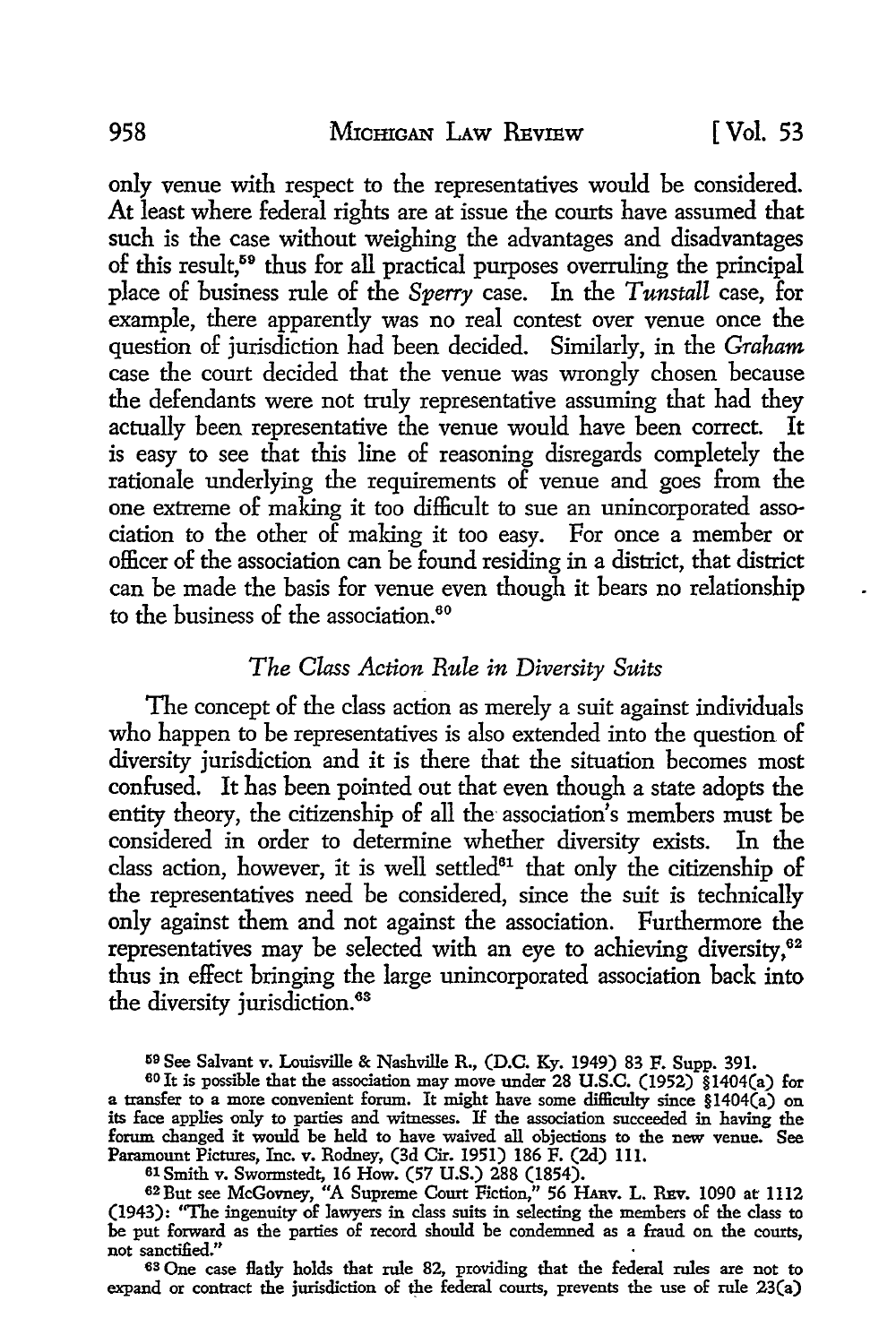#### 1955] Surrs AcAINsT llNINcORPORATED AssocIATIONS 959

This is not to imply that no valid reasons exist for extending the diversity jurisdiction to include suits by and against unincorporated associations. It would seem that the basic policies underlying the establishment of the diversity jurisdiction would favor including the large association.<sup>64</sup> For example, if a larger labor union has just begun to acquire membership in an area where labor has previously not been organized, there may be considerable hostility toward the union, and the federal courts should provide a forum where these local prejudices will be at a minimum.<sup> $65$ </sup> In other areas of the nation those suing the union might have a legitimate claim to the diversity jurisdiction, since they are deprived of the efficient machinery of the federal courts and may be forced to encounter local pro-labor prejudice.

On the other hand, the strong arguments for restricting the diversity jurisdiction<sup>66</sup> might make such an extension unwise. It has been argued that the improvement in state judicial systems and the diminution of local prejudices have lessened the need for the diversity jurisdiction and that the heavy load of cases<sup>67</sup> in the federal courts only because of diversity of citizenship renders the courts less able to perform their primary task of protecting federal rights.<sup>68</sup>

In view of the powerful arguments on each side it would seem that the problem should be resolved only after thoughtful judicial or legislative study. In fact there has been no legislation on the subject and no court has actually analyzed the reasons for or against including the unincorporated association within the diversity jurisdiction.

to bring the unincorporated association within the diversity jurisdiction. Shelvey v. Barto, (D.C. **N.Y.** 1952) 16 Fed. Rules Serv. 23a-61, Case I, p. 317. *Contra:* Philadelphia Local 192 v. American Fed. of Teachers, (D.C. Pa. 1942) 44 F. Supp. 345; Malamey v. Upholsterers' Intl. Union, (D.C. Pa. 1947) 7 F.R.D. 403; White v. Quisenberry, (D.C. Mo. 1953) 14 F.R.D. 348.

64 Parker, "The Federal Jurisdiction and Recent Attacks Upon It," 18 A.B.A.J. 433 at 437 (1932); Howland, "Shall Federal Jurisdiction of Controversies Between Citizens of Different States be Preserved?" 18 A.B.A.J. 499 at 501 (1932). In the case of the labor union, there are other reasons why Congress might want to grant jurisdiction to the federal courts. See Association of Westinghouse Salaried Employees v. Westinghouse Electric Corp., 348 U.S. 437 at 444, 75 S.Ct. 488 (1955).

65 WENDELL, RELATIONS BETWEEN THE FEDERAL AND STATE COURTS 267 (1949). But see Frankfurter and Greene, The Labor Injunction 5-17 (1930) for the proposition that while there were sectional differences in anti-labor feeling the federal courts in an area reflected the prejudice as much as the state courts.

'66 See S. Rep. 530, 72d Cong., 1st sess. (1932); S. Rep. 691, 71st Cong., 2d sess. (1930). See also Lumbermen's Mut. Cas. Co. v. Elbert, 348 U.S. 48 at 53, 75 S.Ct. 151 (1954) (concerning opinion of Justice Frankfurter).

67 But see Yntema and Jaffin, ''Preliminary Analysis of Concurrent Jurisdiction," 79 UNIV. PA. L. RBv. 869 at 915 (1931).

68 Wechsler, ''Federal Jurisdiction and the Revision of the Judicial Code," 13 LAw AND CONTEM. PROB. 216 at 234-240 (1948).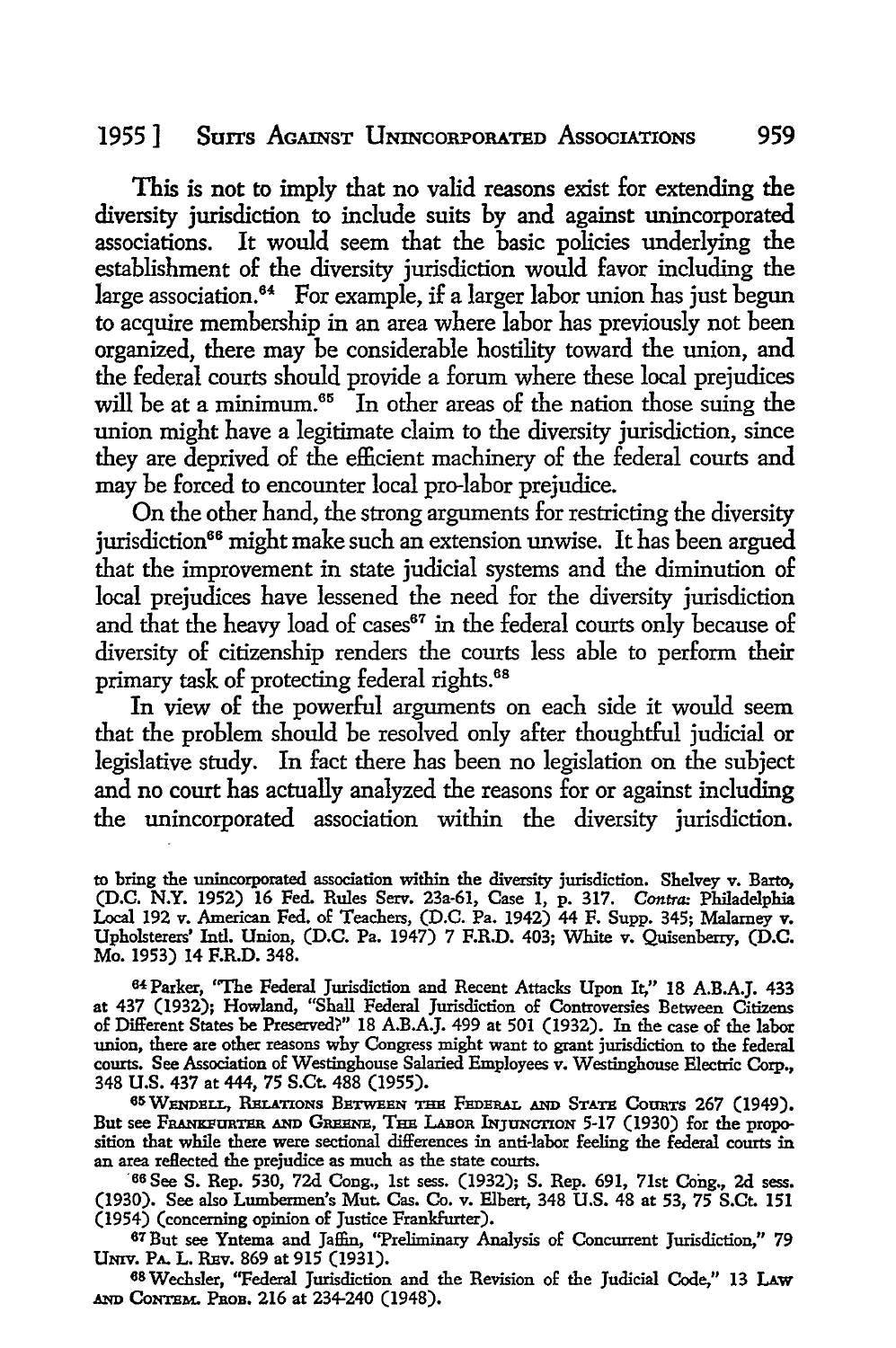Nevertheless the status quo has been changed silently and without discussion so that now by the use of the class action the unincorporated association can almost always be sued in a diversity action.  $\hat{A}$  touch of irony was added to this by the serious split within the Supreme Court in *Association of Westinghouse Salaried Employees v. Westinghouse Electric Corporation.* <sup>68</sup>a There three justices not only found a "serious constitutional problem" (p. 442) in any attempted grant of jurisdiction to the federal courts to apply state law in suits upon collective bargaining contracts but also adverted to the great burdens inherent in any such transfer of litigation from the state to the federal courts (p. 437). Yet in all probability the diversity necessary to support a class action could have been found in *Westinghouse* had the pleadings been framed in terms of a class action diversity suit instead of a suit under section 301 of the Taft-Hartley Act.

Allowing the unincorporated association to be sued on diversity grounds raises special problems where the state adopts the aggregate theory. In such a state it may be so difficult to join the membership of a large association that for all practical purposes it can not be sued in the state courts. This obstacle is not due merely to a common law technicality, for in some states it is based on a policy judgment that associations of workers should not be sued. 69 Or at least if the rule is not based overtly on this policy the active opposition. of labor unions has prevented the common law rule from being changed by legislation. Nevertheless, the federal courts under rule 23(a) will entertain the action and give judgment against the association.<sup>70</sup> It would seem that if the common law rule is merely procedural there is a great deal of substance "secreted in the interstices of procedure."71 If this is so does this application of rule 23(a) run afoul of the *Erie v. Tompkins12*  doctrine requiring conformity between state and federal decisions?

70 Most courts and commentators have ignored this· problem in entertaining class actions against unincorporated associations. See Montgomery Ward v. Langer, (8th Cir. 1948) 168 F. (2d) 182. One commentator in 46 CoL. L. REv. 818 at 836, n. 76 (1946), suggesting a revision of rule 23(a) writes, "It is conceded that Erie R.R. v. Tompkins . . . bears on the problem of broadening the scope of representative actions in the manner suggested. However, the impact of Erie R. R. v. Tompkins on federal procedure is beyond the scope of this Note. The problem has been ably discussed elsewhere." None of the **able** discussions cited, however, concern rule 23(a).

71But see United Mine Workers v. Coronado Coal Co., 259 U.S. 344 **at** 390, 42 S.Ct. 570 (1922): "Though such a conclusion as to the suability of trade unions is of primary importance • • • , it is after all in essence and principle merely a procedural matter."

12 304 U.S. 64, 58 S.Ct. 817 (1938).

asa 348 U.S. 437, 75 S.Ct. 488 (1955).

<sup>69</sup> Comment, 37 !LI.. L. REv. 70 at 71 (1942).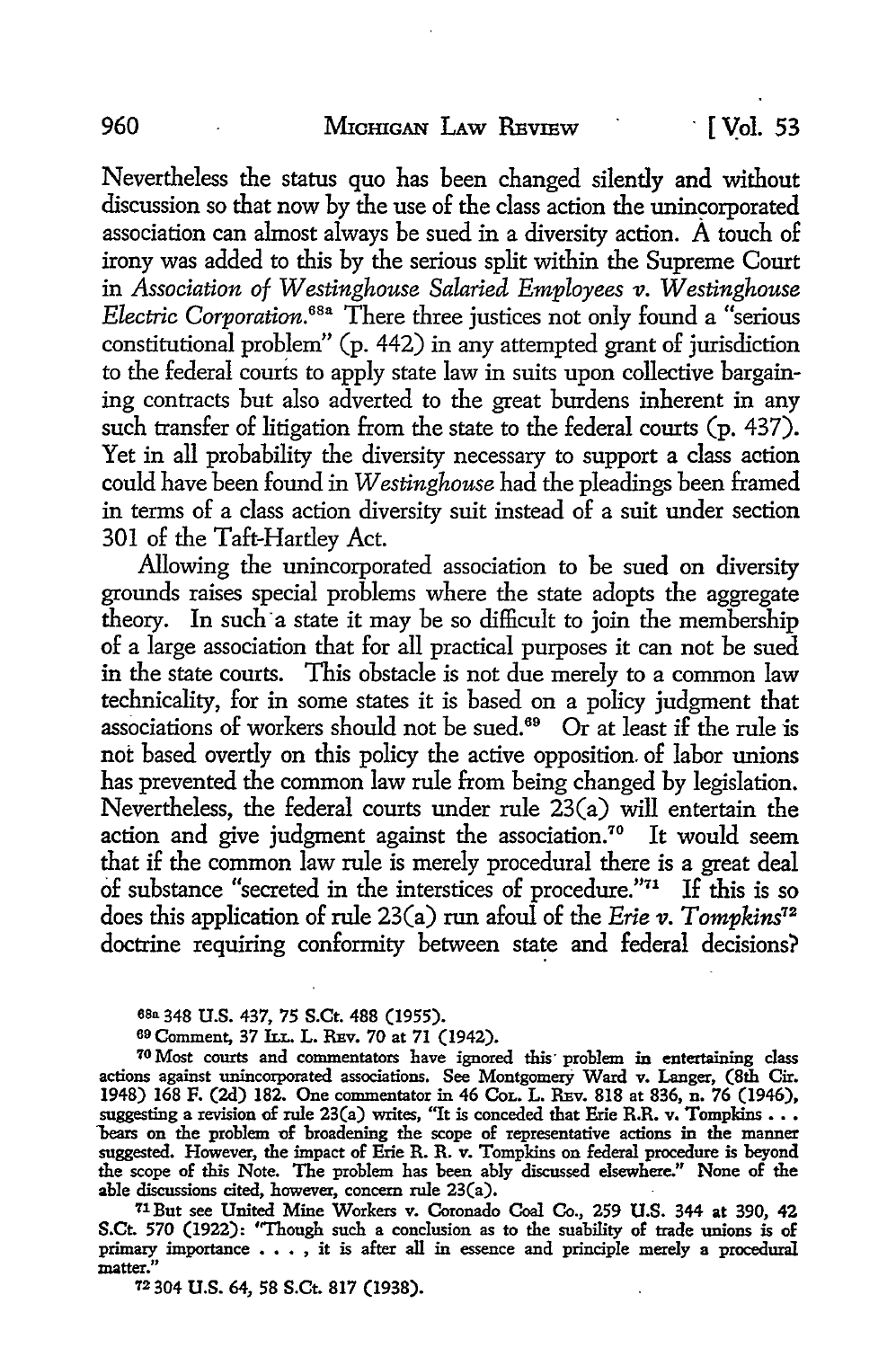#### 1955 | Suits Against Unincorporated Associations 961

Supreme Court decisions extending the *Erie* case seem to hold that where a state denies relief for any reason relief will similarly be withheld in the federal courts. Thus a state's general statute of limitations, if applicable to a given cause of action in a state court, will be applied in the federal forum.73 Similarly, if the state courts are closed to a corporation which fails to qualify to do business within the state, federal courts sitting in that state must also close their doors to the corporation.<sup>74</sup> The inability to litigate these cases in the state courts is based on factors unrelated to the underlying rights and duties of the parties just as in the class action situation. Nevertheless, these results have been reached through a rigorous application of the "outcome" test propounded in *Guarantee Trust Co. v. York*, requiring that the outcome of a litigation in the federal courts be "substantially the same<sup>"75</sup> as that which would have been achieved in the state courts. An exception to this rule may exist here because of the express provision for class actions in the federal rules. Although the Supreme Court has not attempted to delimit the scope of the *York* test, it seems unlikely that the complete obliteration of distinctions between state and federal courts, which is the logical extreme of that test, will be allowed.

A stopping point may properly be where federal policy has been formulated to an extent sufficient to warrant inclusion in the federal rules.76 This would clearly not be inconsistent with the *Erie* case itself, since underlying obligations created by the state would be enforced according to state law. No federal rule has ever been declared invalid by the Court because of inconsistency with the *Erie* doctrine.<sup>77</sup> the only direct challenge resulting in a judgment upholding the rule.<sup>78</sup> Since the problem with respect to the class action exists neither at the clearly procedural nor at the clearly substantive level but "in the twilight zone where rational classification could be made either way,"79 it is difficult to predict the result should this application of the class action to unincorporated associations be questioned.

1s Sibbach v. Wilson & Co., 312 U.S. 1, 61 S.Ct. 422 (1941).

*'19* Sampson v. Channell, (1st Cir. 1940) llO F. (2d) 754 at 756.

<sup>73</sup> Guaranty Trust Co. v. York, 326 U.S. 99, 65 S.Ct. 1464 (1945).

<sup>74</sup> Woods v. Interstate Realty Co., 337 U.S. 535, 69 S.Ct. 1235 (1949).

<sup>711326</sup> U.S. 99 at 109, 65 S.Ct. 1464 (1945).

<sup>&</sup>lt;sup>76</sup> Note, 66 HARV. L. REV. 1516 at 1519 (1953); Gavit, "States' Rights and Federal Procedure," 25 Ind. L.J. l (1949).

<sup>&#</sup>x27;17Jn Ragan v. Merchants Transfer & Warehouse Co., 337 U.S. 530, 69 S.Ct. 1233 (1949), the Court held that rule. 3 of the Federal Rules of Civil Procedure, which provides, "a civil action is commenced by filing a complaint with the court," does not stop the running of a state statute of limitations.